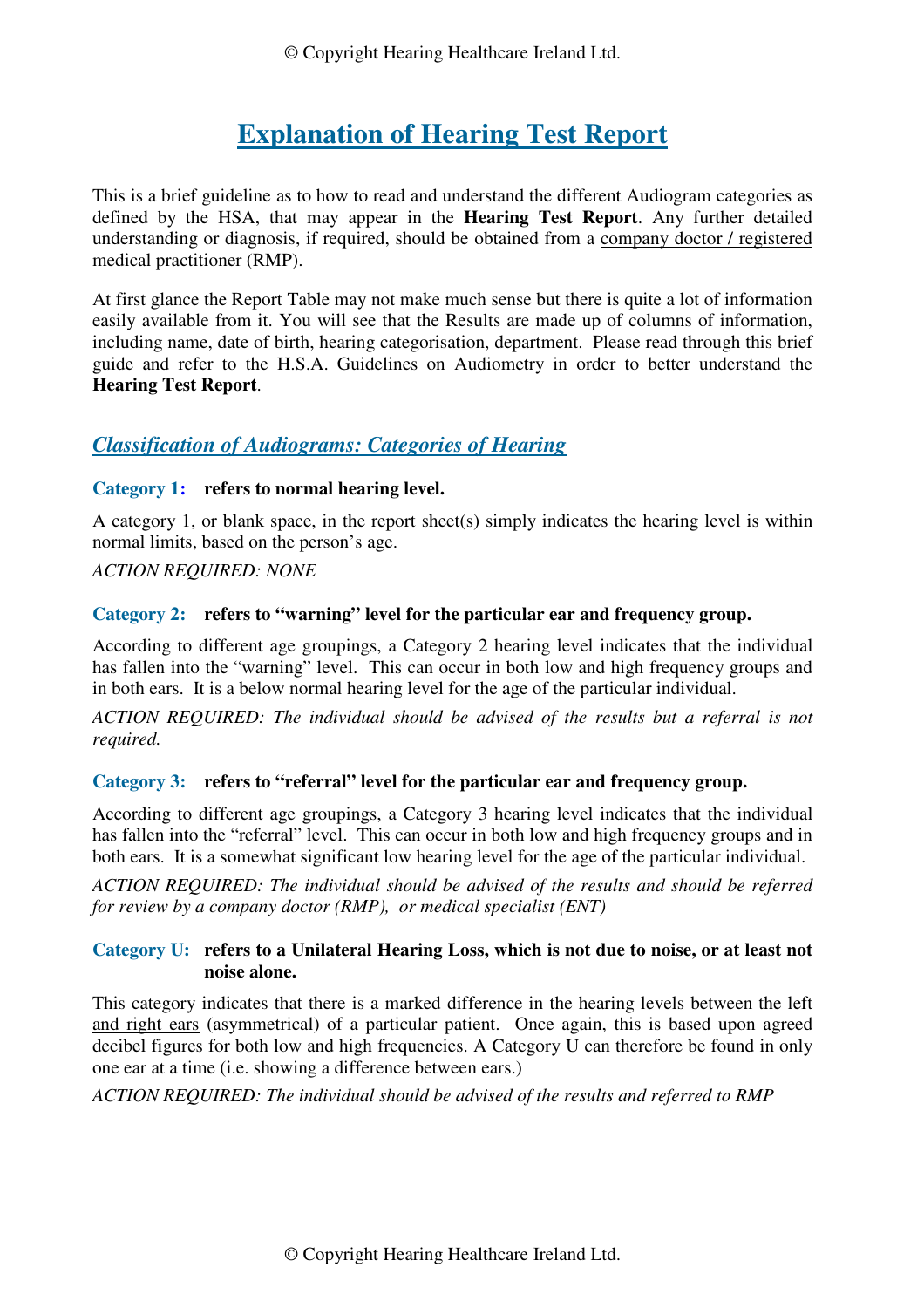#### **Category 4: refers to a significant drop of hearing in any one of the four frequency groups, when compared to the immediately preceding audiometric examination.**

This is used when comparing a preceding Audiogram of an individual. It tells us that there has been a significant drop in the hearing level since the last test. This is based upon agreed decibel figures for both low and high frequencies. A Category 4 can, therefore, be found in all frequency groupings.

#### *ACTION REQUIRED: The individual should be advised of the results and referred to RMP*

Please note, that comparisons with preceding Audiograms may not be valid unless the testing conditions, i.e. sound booth and calibrated equipment, are similar.

# **Abbreviations and explanations**

The Category number will appear first followed by an abbreviation in letters as to where the category is found. If particular Category numbers are not present in the result for an individual, then they do not apply. If there are no letters after the Category number, then the category applies to both ears across both low and high frequency groups

The letter tells you which ear(s):

- **L** refers to left ear
- **R** refers to right ear
- **B** refers to both ears

Other abbreviations include:

**No data** means no previous results are available. Occurs in first time testees. **Age under 18** means a categorisation has been completed, however, patient is below 18 years old, and HSE tables do not include data for these individuals.

#### **For example:**

| 14-no data | refers to normal hearing across all frequencies and in both ears<br>category 4 cannot be calculated, as it has no previous test results to<br>compare to (probably a first test or new entry). |
|------------|------------------------------------------------------------------------------------------------------------------------------------------------------------------------------------------------|
| 2B         | refers to category 2 in both ears.                                                                                                                                                             |
| 2L         | refers to category 2 in the left ear only.                                                                                                                                                     |
| 3L         | refers to category 3 in the left ear only                                                                                                                                                      |
| 3B         | refers to category 3 in both ears.                                                                                                                                                             |
| 4L         | refers to category 4 in the left ear                                                                                                                                                           |
| U          | refers to category U (unilateral loss) as part of result for left/right ear                                                                                                                    |